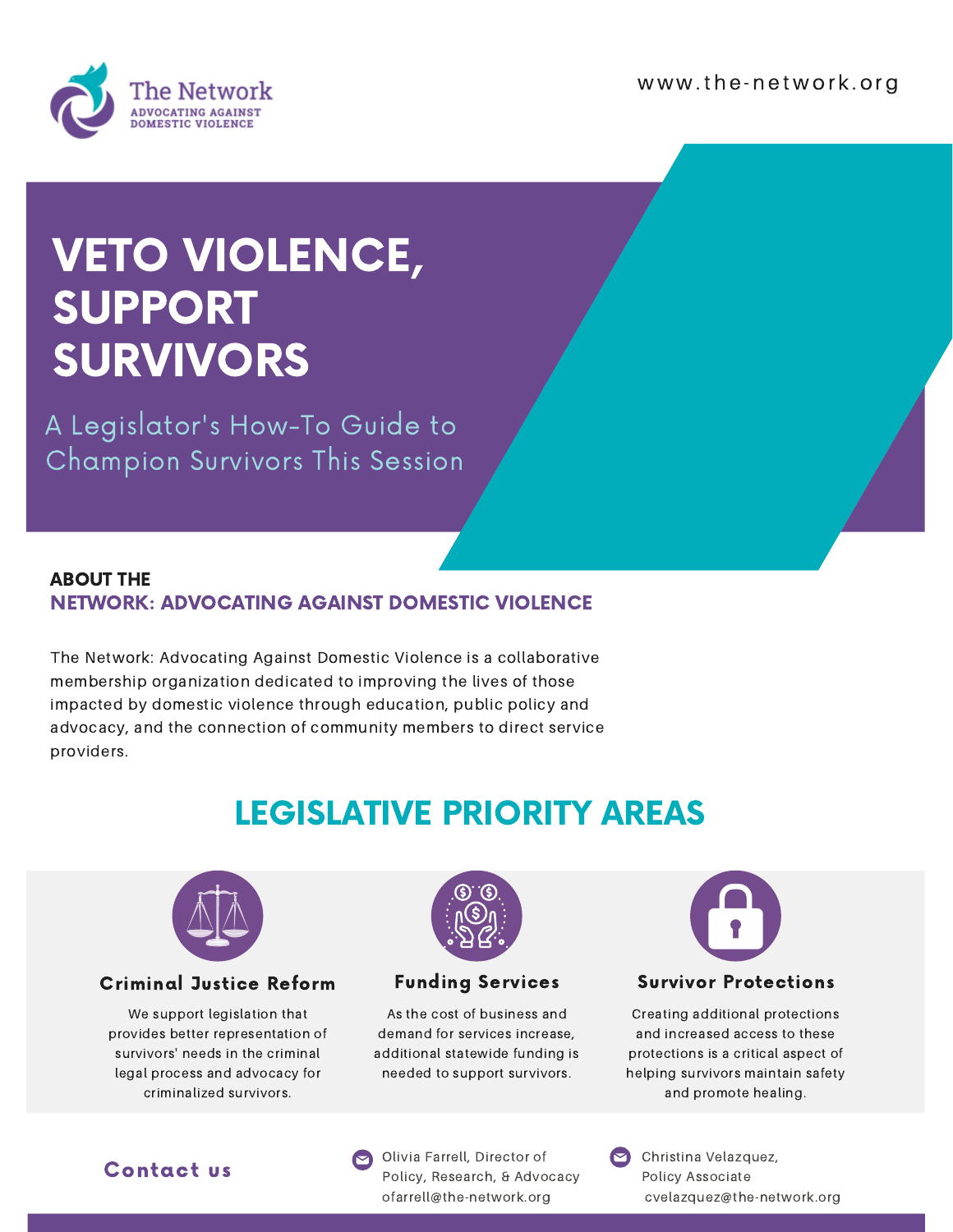# CRIMINAL JUSTICE REFORM

Bill Number : HB 4847

#### Subject : Criminal-Accountability Relief

#### Synopsis :

Amends the Criminal Code of 2012. Provides that a person is not accountable for the conduct of another if he or she was subjected to specific and credible coercion, compulsion, duress, or threats. Provides that no offense is excepted from the provision that a person is not guilty of an offense by reason of conduct that he or she performs under the compulsion of threat or menace of the imminent infliction of death or great bodily harm, if he or she reasonably believes death or great bodily harm will be inflicted upon him or her, or upon his or her spouse or child, if he or she does not perform that conduct. Amends the Code of Civil Procedure. In a provision concerning relief from judgments: Changes the allegations a movant must establish when presenting a meritorious claim to: (1) the movant was convicted of a forcible felony; (2) the movant's participation in the offense was related to experiencing or the effects of gender-based violence; and (3) no substantial evidence or incomplete evidence of gender-based violence against the movant was presented at the movant's sentencing hearing. Changes the term "domestic violence" to "genderbased violence". Removes the definition of "intimate partner". Makes corresponding changes.

#### Why You Should Support It:

The power and control exerted by persons who cause harm over survivors may be utilized to manipulate or coerce them into criminal activity that led to their incarceration. One study found that nearly half of the participants (institutionalized survivors of gender-based violence) had been coerced into criminal activity as "part of a structural sequence of actions in a climate of terror and diminished, violated sense of self." Allowing coercion and compulsion as acceptable defenses for survivors avoids unnecessary prosecution of experiencing trauma and, instead, enables these individuals to seek wrap-around services.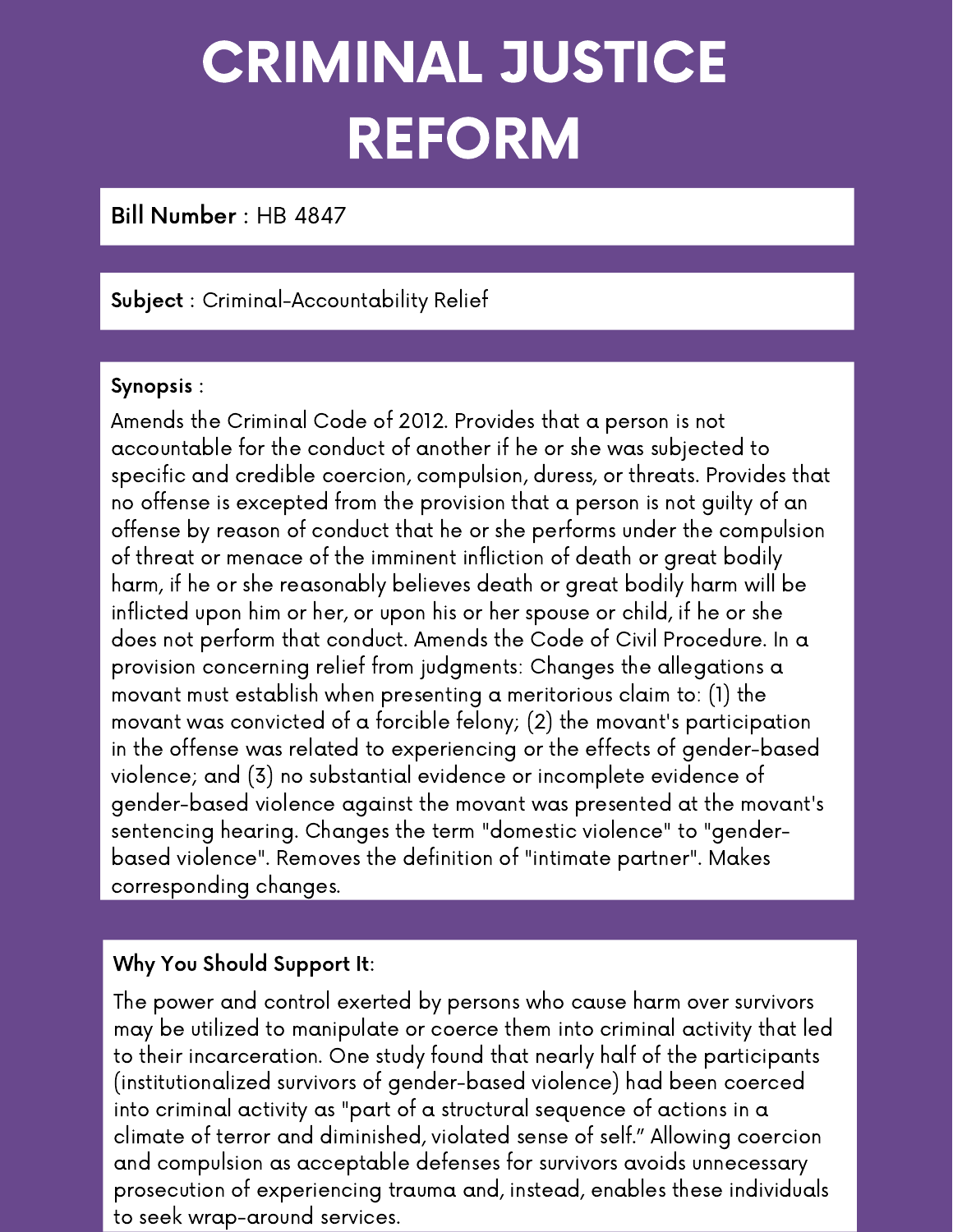# CRIMINAL JUSTICE REFORM

Bill Number : HB 5021

#### Subject : Parole - Gender Based Violence

#### Synopsis :

Amends the Unified Code of Corrections. Provides that the Prisoner Review Board shall create a process by which an incarcerated individual may submit an application to be declared a survivor of gender-based violence. Provides that an application to be declared a survivor of gender-based violence may be filed with the Prisoner Review Board. Provides that application materials shall be maintained on the Prisoner Review Board's website and maintained in a clearly visible place within the law library and the infirmary of every correctional institution or facility operated by the Department of Corrections. Provides that within 90 days after the receipt of the application, the Prisoner Review Board shall conduct a hearing if a hearing is requested and render a decision granting or denying the application. Provides that the Prisoner Review Board shall create an enumerated list of factors for determination of the applicant's qualification as a survivor of gender-based violence. Provides that these factors shall be made publicly available. Provides that petitions to be declared a survivor of gender-based violence shall be considered by 3 member panels, and decisions shall be made by simple majority vote of the panel. Provides that applicants receiving a declaration shall be eligible for parole consideration by the Prisoner Review Board. Provides that the hearings shall be conducted in accordance with the Open Parole Hearings Act.

#### Why You Should Support It:

Gender-based violence survivors often are subjected to long sentences based on accountability without the possibility of parole. Survivors also experience high levels of trauma that impact the brain and result in PTSD, anxiety, extreme alertness, [numbness,](https://www.domesticshelters.org/articles/health/how-trauma-rewires-the-brain) and heightened 'fight or flight' response. This parole process enables survivors to be eligible for parole as their incarceration is likely to due to the impacts of their trauma.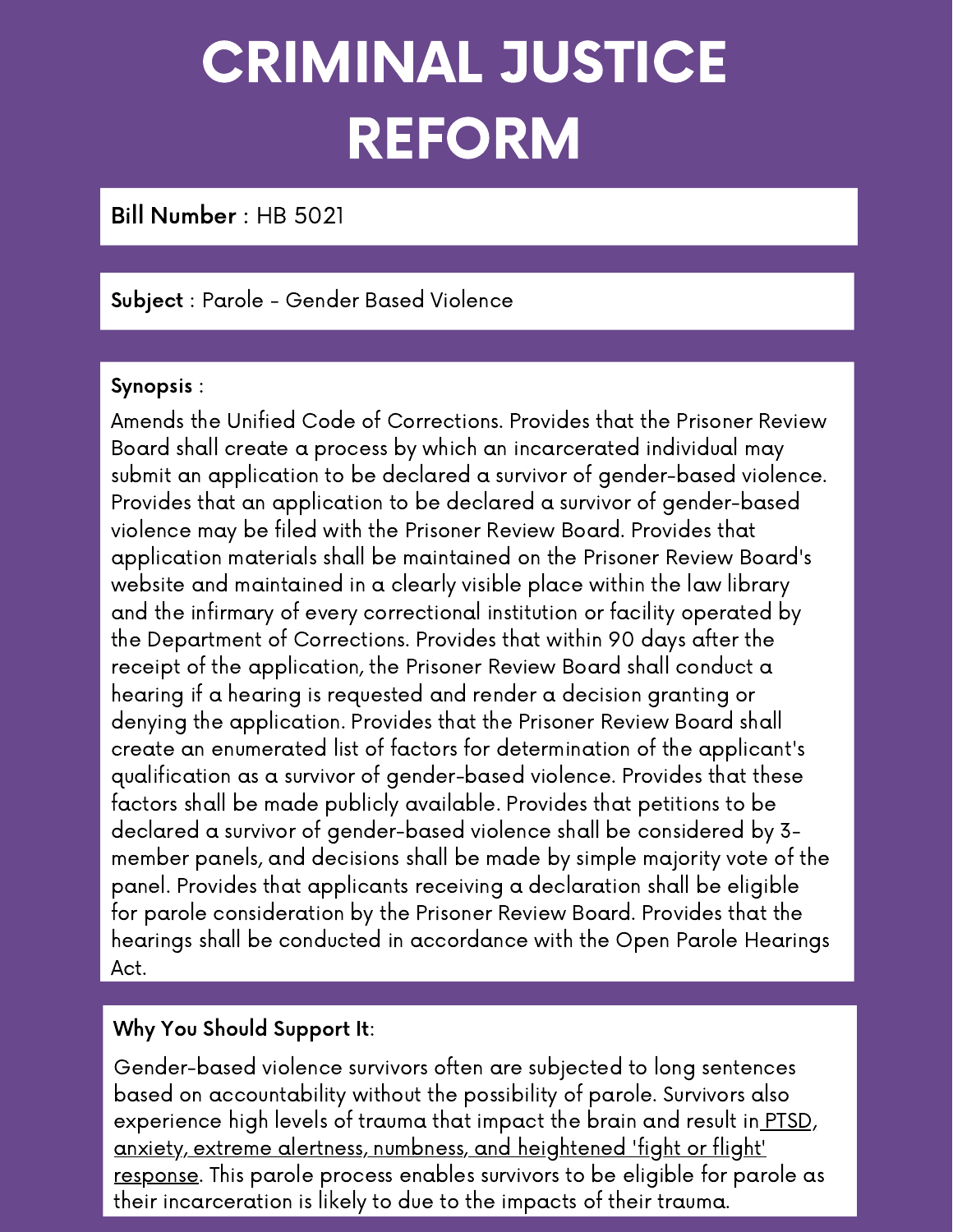## FUNDING SERVICES

Illinois Coalition Against Domestic Violence

Budget Allocation Ask: \$50 Million

Invest in a Statewide Domestic Violence Safety Net:

Expand Community Education & Outreach Provide life-saving information on statewide domestic violence resources

Implement Prevention Education Teach communities and youth about healthy relationships

Sustain Direct Services to Survivors Deliver survivor supports to address current gaps in services

Increase Access to Safe Housing Provide safe, stable and affordable housing options

Maintain Current Operations & Staffing with a Thriving Wage Sustain the necessary workforce to met survivor needs

#### Why You Should Support It:

Funding levels for gender-based violence services have remained stagnant with only minimal increases in recent years. The cost of business for services providers has risen along with increased demand for services and supports.

The \$50 million allocation for gender-based violence will address the key areas of outreach, implementation of prevention education, direct services, access to safe housing, and service provider operations & staffing. This funding will enable service providers to meet the needs of survivors across the state more efficiently and effectively.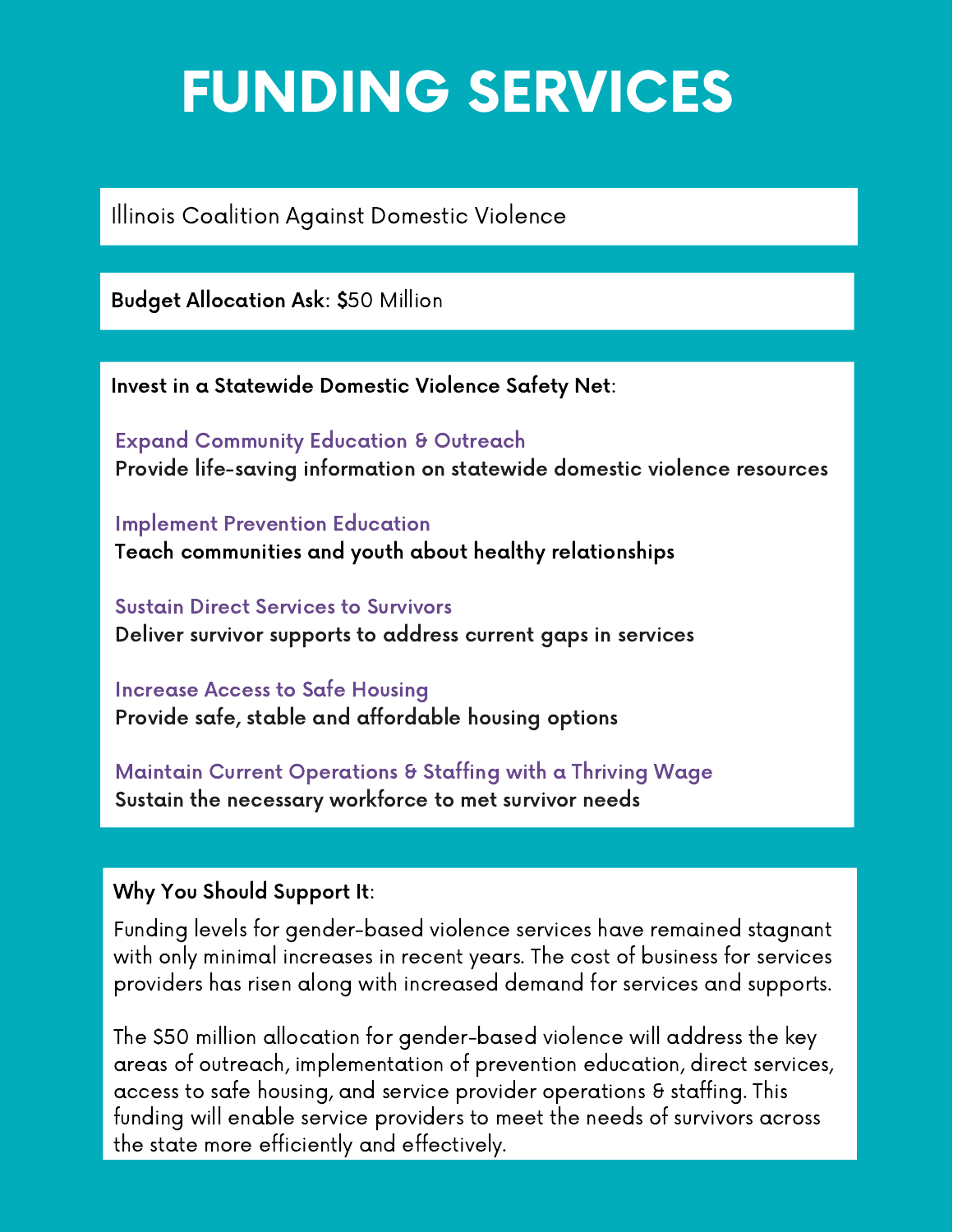# SURVIVOR PROTECTIONS

Bill Number : HB 2541

#### Subject : Order of Protections - Gun Restrictions

#### Synopsis :

Amends the Domestic Violence Act of 1986. In cases in which a petitioner seeks a prohibition on firearm possession, removes a requirement that the respondent receives actual notice of and an opportunity to participate in a hearing. Provides that an order of protection shall include a remedy that prohibits a respondent from possessing any firearms for a minimum of 2 years (instead of for the duration of the order of protection). Provides that any Firearm Owner's Identification Card in the possession of the respondent shall be suspended and turned over to a law enforcement agency of the court's choosing (rather than a local law enforcement agency). Makes other changes.

#### Why You Should Support it :

Firearms possessed by those who cause harm increases the risk of domestic violence-related homicide and long-lasting psychological trauma for survivors. It can be used to inflict harm—physical and emotional—on the survivor, their children, loved ones of the survivor, and even pets. The presence of a firearm instills fear and further asserts power and control.

Gun-owning Individuals who cause harm are five [times](https://everytownresearch.org/report/guns-and-violence-against-women-americas-uniquely-lethal-intimate-partner-violence-problem/) more likely to kill partners. Therefore, it is critical to provide survivors with the option while filing an order of protection to request the removal of a firearm without prior notice, which may escalate the violence. Allowing the court to determine which law enforcement agency the FOID card should be turned over to enables more efficient and effective revocation.